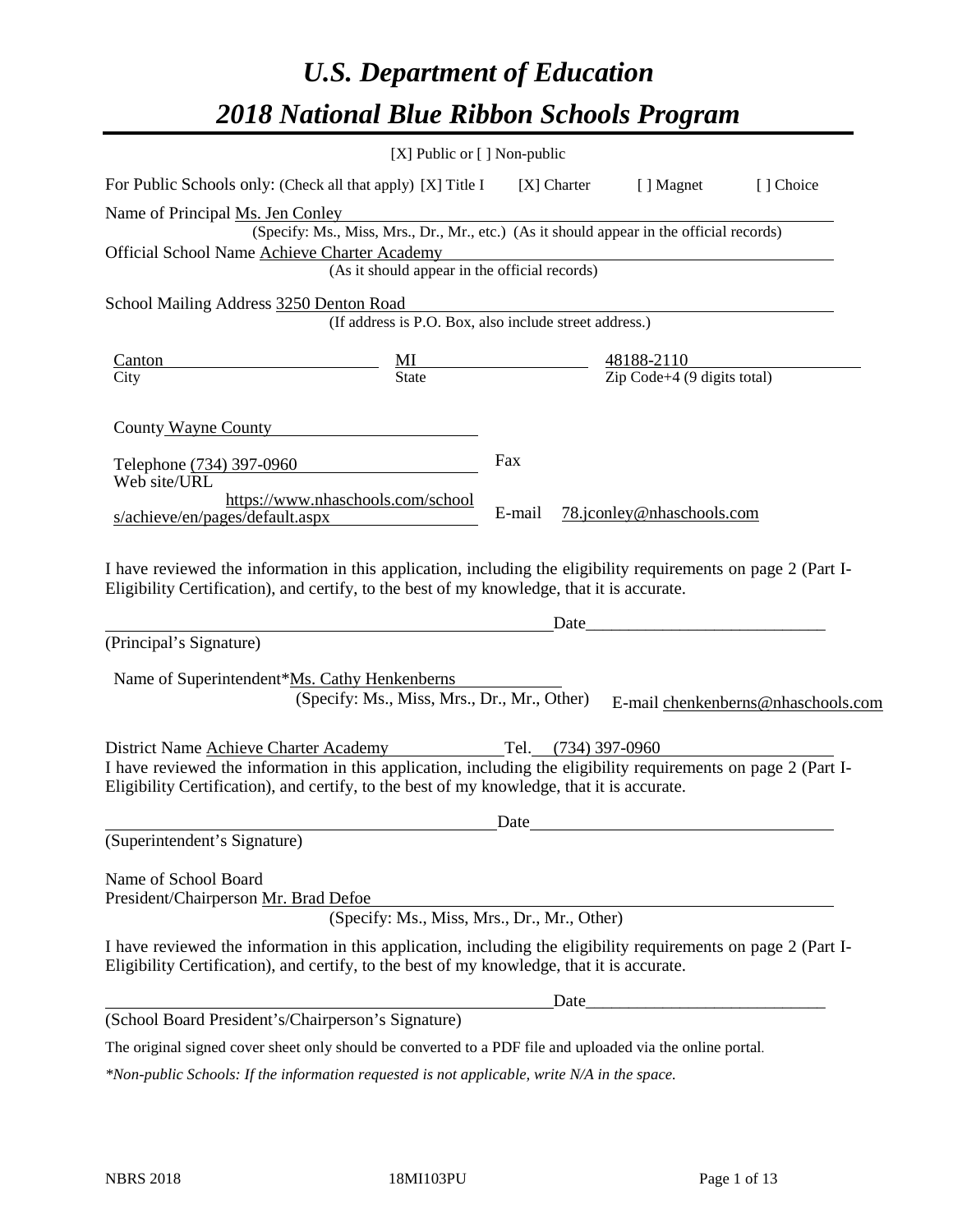The signatures on the first page of this application (cover page) certify that each of the statements below, concerning the school's eligibility and compliance with U.S. Department of Education and National Blue Ribbon Schools requirements, are true and correct.

- 1. The school configuration includes one or more of grades K-12. (Schools on the same campus with one principal, even a K-12 school, must apply as an entire school.)
- 2. All nominated public schools must meet the state's performance targets in reading (or English language arts) and mathematics and other academic indicators (i.e., attendance rate and graduation rate), for the all students group and all subgroups, including having participation rates of at least 95 percent using the most recent accountability results available for nomination.
- 3. To meet final eligibility, all nominated public schools must be certified by states prior to September 2018 in order to meet all eligibility requirements. Any status appeals must be resolved at least two weeks before the awards ceremony for the school to receive the award.
- 4. If the school includes grades 7 or higher, the school must have foreign language as a part of its curriculum.
- 5. The school has been in existence for five full years, that is, from at least September 2012 and each tested grade must have been part of the school for the past three years.
- 6. The nominated school has not received the National Blue Ribbon Schools award in the past five years: 2013, 2014, 2015, 2016, or 2017.
- 7. The nominated school has no history of testing irregularities, nor have charges of irregularities been brought against the school at the time of nomination. The U.S. Department of Education reserves the right to disqualify a school's application and/or rescind a school's award if irregularities are later discovered and proven by the state.
- 8. The nominated school has not been identified by the state as "persistently dangerous" within the last two years.
- 9. The nominated school or district is not refusing Office of Civil Rights (OCR) access to information necessary to investigate a civil rights complaint or to conduct a district-wide compliance review.
- 10. The OCR has not issued a violation letter of findings to the school district concluding that the nominated school or the district as a whole has violated one or more of the civil rights statutes. A violation letter of findings will not be considered outstanding if OCR has accepted a corrective action plan from the district to remedy the violation.
- 11. The U.S. Department of Justice does not have a pending suit alleging that the nominated school or the school district as a whole has violated one or more of the civil rights statutes or the Constitution's equal protection clause.
- 12. There are no findings of violations of the Individuals with Disabilities Education Act in a U.S. Department of Education monitoring report that apply to the school or school district in question; or if there are such findings, the state or district has corrected, or agreed to correct, the findings.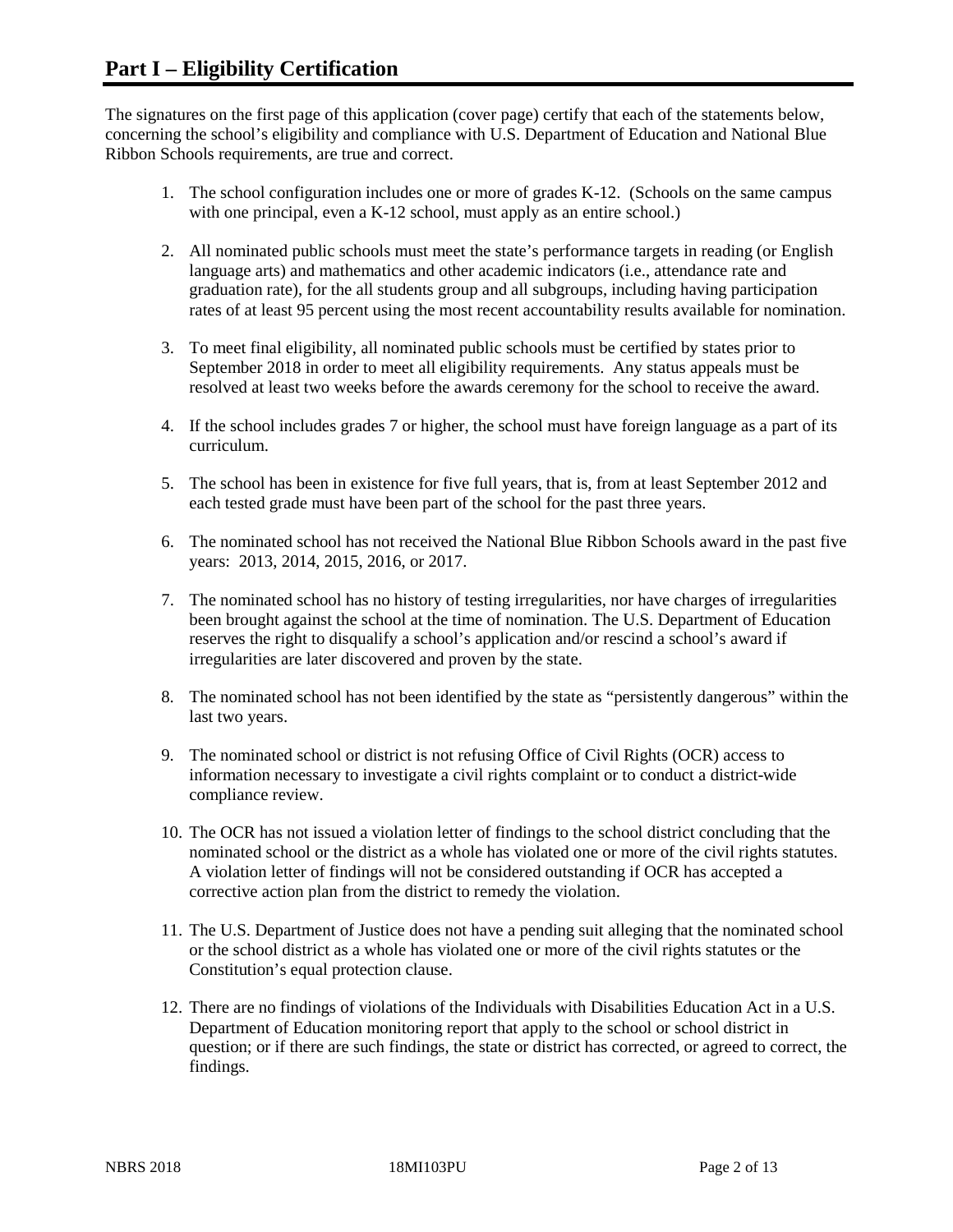#### **Data should be provided for the most recent school year (2017-2018) unless otherwise stated.**

#### **DISTRICT**

1. Number of schools in the district  $1$  Elementary schools (includes K-8) (per district designation): 0 Middle/Junior high schools 0 High schools 0 K-12 schools

1 TOTAL

**SCHOOL** (To be completed by all schools)

2. Category that best describes the area where the school is located:

[] Urban or large central city [X] Suburban [] Rural or small city/town

3. Number of students as of October 1, 2017 enrolled at each grade level or its equivalent in applying school:

| Grade                           | # of         | # of Females     | <b>Grade Total</b> |
|---------------------------------|--------------|------------------|--------------------|
|                                 | <b>Males</b> |                  |                    |
| <b>PreK</b>                     | 0            | 0                | 0                  |
| K                               | 47           | 42               | 89                 |
| $\mathbf{1}$                    | 49           | 37               | 86                 |
| 2                               | 32           | 54               | 86                 |
| 3                               | 39           | 46               | 85                 |
| 4                               | 48           | 39               | 87                 |
| 5                               | 45           | 45               | 90                 |
| 6                               | 46           | 37               | 83                 |
| 7                               | 41           | 41               | 82                 |
| 8                               | 42           | 46               | 88                 |
| 9                               | 0            | $\boldsymbol{0}$ | 0                  |
| 10                              | 0            | 0                | 0                  |
| 11                              | 0            | 0                | 0                  |
| 12 or higher                    | 0            | 0                | 0                  |
| <b>Total</b><br><b>Students</b> | 389          | 387              | 776                |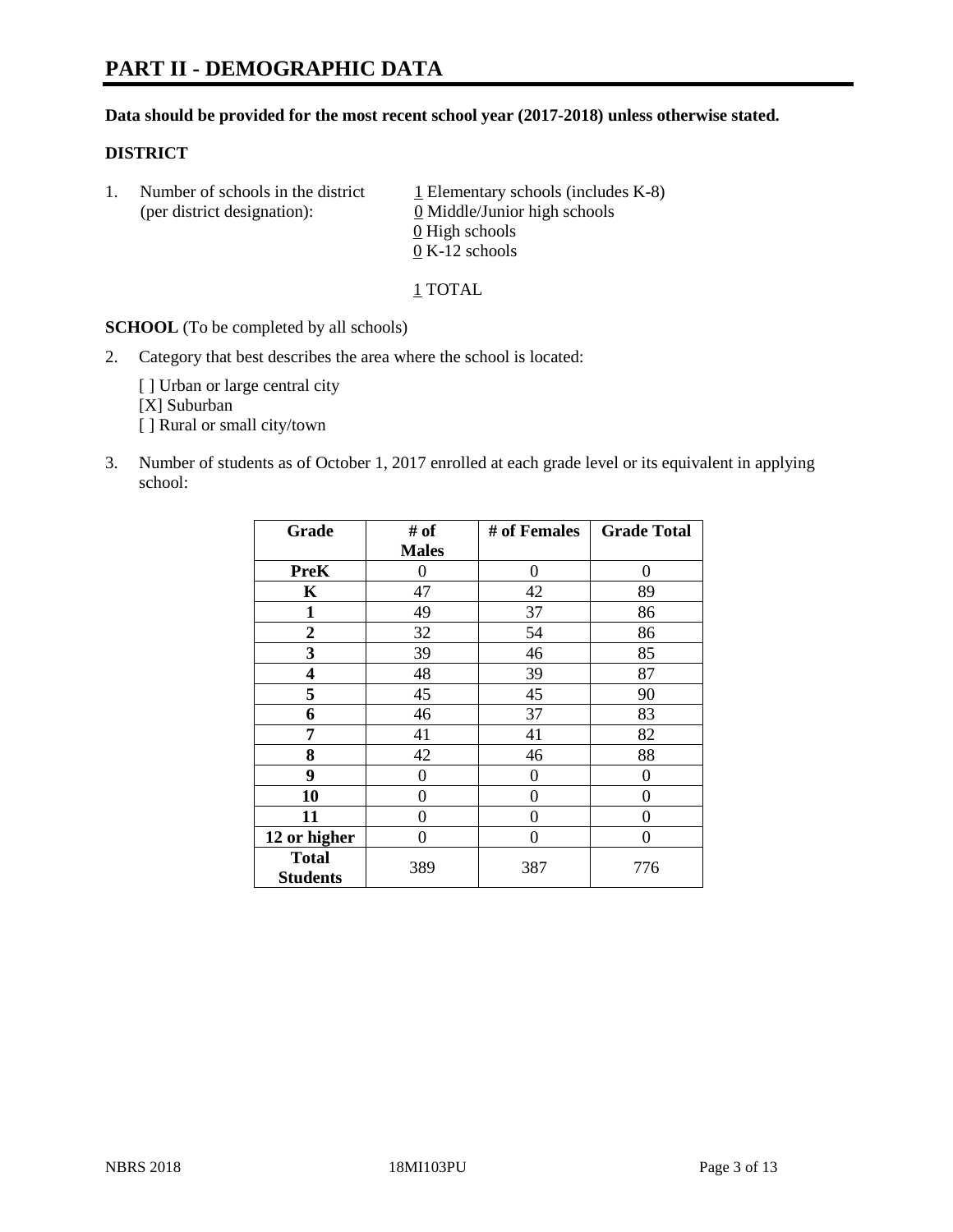the school: 56 % Asian

4. Racial/ethnic composition of  $1\%$  American Indian or Alaska Native 14 % Black or African American 2 % Hispanic or Latino 0 % Native Hawaiian or Other Pacific Islander 27 % White 0 % Two or more races **100 % Total**

(Only these seven standard categories should be used to report the racial/ethnic composition of your school. The Final Guidance on Maintaining, Collecting, and Reporting Racial and Ethnic Data to the U.S. Department of Education published in the October 19, 2007 *Federal Register* provides definitions for each of the seven categories.)

5. Student turnover, or mobility rate, during the 2016 – 2017 school year: 4%

If the mobility rate is above 15%, please explain.

This rate should be calculated using the grid below. The answer to (6) is the mobility rate.

| <b>Steps For Determining Mobility Rate</b>         | Answer |
|----------------------------------------------------|--------|
| (1) Number of students who transferred to          |        |
| the school after October 1, 2016 until the         | 20     |
| end of the 2016-2017 school year                   |        |
| (2) Number of students who transferred             |        |
| <i>from</i> the school after October 1, 2016 until | 12     |
| the end of the 2016-2017 school year               |        |
| (3) Total of all transferred students [sum of      | 32     |
| rows $(1)$ and $(2)$ ]                             |        |
| (4) Total number of students in the school as      | 762    |
| of October 1, 2016                                 |        |
| $(5)$ Total transferred students in row $(3)$      | 0.04   |
| divided by total students in row (4)               |        |
| $(6)$ Amount in row $(5)$ multiplied by 100        |        |

6. English Language Learners (ELL) in the school: 25 %

196 Total number ELL

Specify each non-English language represented in the school (separate languages by commas): Albanian, Amharic, Arabic, Armenian, Bengali, Bisaya, Cantonese, Chinese Mandarin, Dutch, Farsi, French, Gujarti, Hindi, Ibo, Kannada, Korean, Malay, Marathi, Polish, Punjabi, Romanian, Spanish, Tagalog, Tamil, Telugu, Thai, Turkish, Urdu, Vietnamese

7. Students eligible for free/reduced-priced meals: 14 % Total number students who qualify:  $110$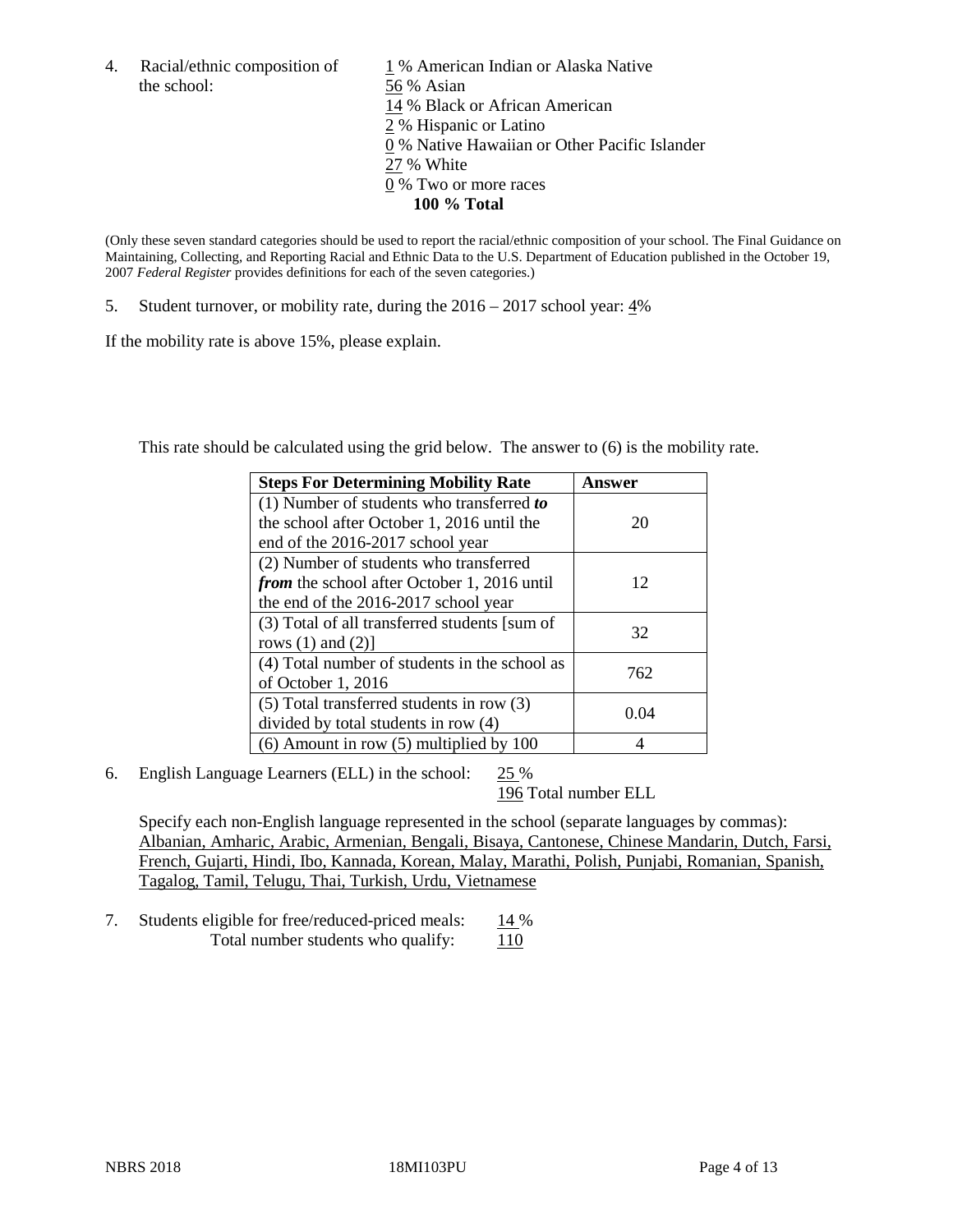49 Total number of students served

Indicate below the number of students with disabilities according to conditions designated in the Individuals with Disabilities Education Act. Do not add additional conditions. It is possible that students may be classified in more than one condition.

| 8 Autism                  | 0 Multiple Disabilities                 |
|---------------------------|-----------------------------------------|
| 0 Deafness                | 0 Orthopedic Impairment                 |
| 0 Deaf-Blindness          | 10 Other Health Impaired                |
| 2 Developmentally Delayed | 6 Specific Learning Disability          |
| 1 Emotional Disturbance   | 21 Speech or Language Impairment        |
| 2 Hearing Impairment      | 0 Traumatic Brain Injury                |
| 1 Intellectual Disability | 0 Visual Impairment Including Blindness |

- 9. Number of years the principal has been in her/his position at this school:  $6$
- 10. Use Full-Time Equivalents (FTEs), rounded to nearest whole numeral, to indicate the number of school staff in each of the categories below:

|                                                                                                                                                                                                                                | <b>Number of Staff</b> |
|--------------------------------------------------------------------------------------------------------------------------------------------------------------------------------------------------------------------------------|------------------------|
| Administrators                                                                                                                                                                                                                 | 4                      |
| Classroom teachers including those<br>teaching high school specialty<br>subjects, e.g., third grade teacher,<br>history teacher, algebra teacher.                                                                              | 27                     |
| Resource teachers/specialists/coaches<br>e.g., reading specialist, science coach,<br>special education teacher, technology<br>specialist, art teacher, etc.                                                                    | 9                      |
| Paraprofessionals under the<br>supervision of a professional<br>supporting single, group, or classroom<br>students.                                                                                                            | 10                     |
| Student support personnel<br>e.g., guidance counselors, behavior<br>interventionists, mental/physical<br>health service providers,<br>psychologists, family engagement<br>liaisons, career/college attainment<br>coaches, etc. | 1                      |

11. Average student-classroom teacher ratio, that is, the number of students in the school divided by the FTE of classroom teachers, e.g., 22:1 28:1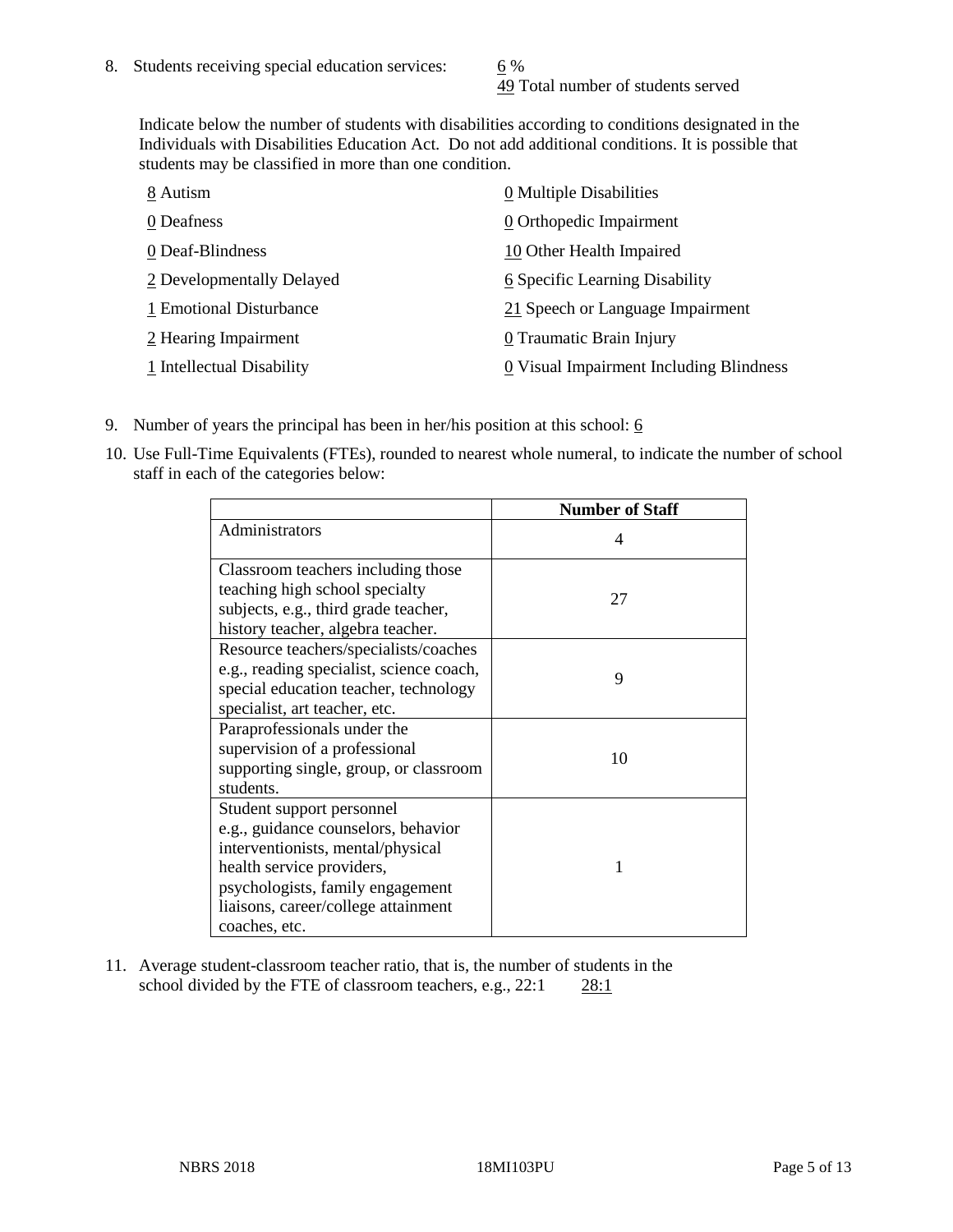12. Show daily student attendance rates. Only high schools need to supply yearly graduation rates.

| <b>Required Information</b> | 2016-2017 | $2015 - 2016$ | 2014-2015 | 2013-2014 | 2012-2013 |
|-----------------------------|-----------|---------------|-----------|-----------|-----------|
| Daily student attendance    | 96%       | 95%           | 97%       | 96%       | 97%       |
| High school graduation rate | 0%        | 0%            | 0%        | 9%        | 0%        |

#### 13. **For high schools only, that is, schools ending in grade 12 or higher.**

Show percentages to indicate the post-secondary status of students who graduated in Spring 2017.

| <b>Post-Secondary Status</b>                  |              |
|-----------------------------------------------|--------------|
| Graduating class size                         |              |
| Enrolled in a 4-year college or university    | 0%           |
| Enrolled in a community college               | 0%           |
| Enrolled in career/technical training program | 0%           |
| Found employment                              | 0%           |
| Joined the military or other public service   | 0%           |
| Other                                         | $\gamma_{0}$ |

14. Indicate whether your school has previously received a National Blue Ribbon Schools award. Yes No X

If yes, select the year in which your school received the award.

15. In a couple of sentences, provide the school's mission or vision statement.

To offer the families of the Canton community a k-8 school that has a challenging academic program and a culture that values integrity, academic excellence, and accountability, where each and every student is given the opportunity for success in high school, college and beyond.

16. **For public schools only**, if the school is a magnet, charter, or choice school, explain how students are chosen to attend.

Students are selected to attend Achieve Charter Academy through a lottery process that follows the state guidelines for charter school lotteries.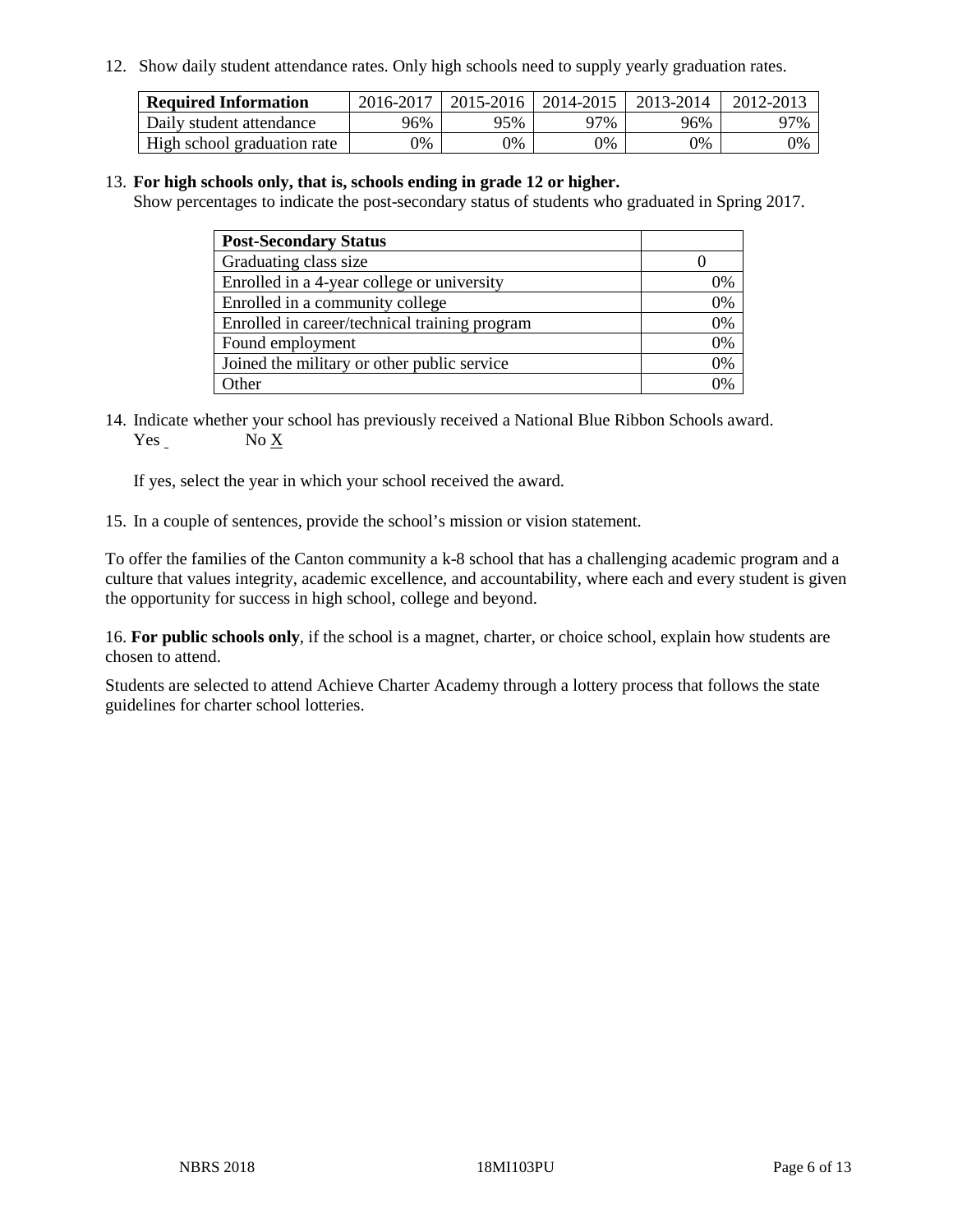# **PART III – SUMMARY**

Achieve Academy serves an academically and demographically diverse community of families in the Canton community, as well as some surrounding communities. We serve over 775 students, in the Canton area as well as surrounding communities. Achieve was founded in 2009 and is proud of the diversity our community represents. Achieve Academy has fostered an academically rigorous learning environment that has excelled in robotics, spelling competitions and science Olympiad. Historically, we have continued to foster an environment that is grounded in moral guidance and a love for learning.

Our community uses a positive approach to support student emotionally, academically, physically and culturally. Our moral focus virtues are practiced and taught explicitly on a daily basis and enforced through community service projects. Our community is proud that our students are grounded in strong academic and moral foundation. We build a sense of community by celebrating our cultures and differences daily. Our multicultural celebration is an event that spotlights the many cultures in our school and values the unique arts, entertainment and foods of our families here at Achieve. We are proud of our community, our academic and moral focus, as well as our representation in the Canton community.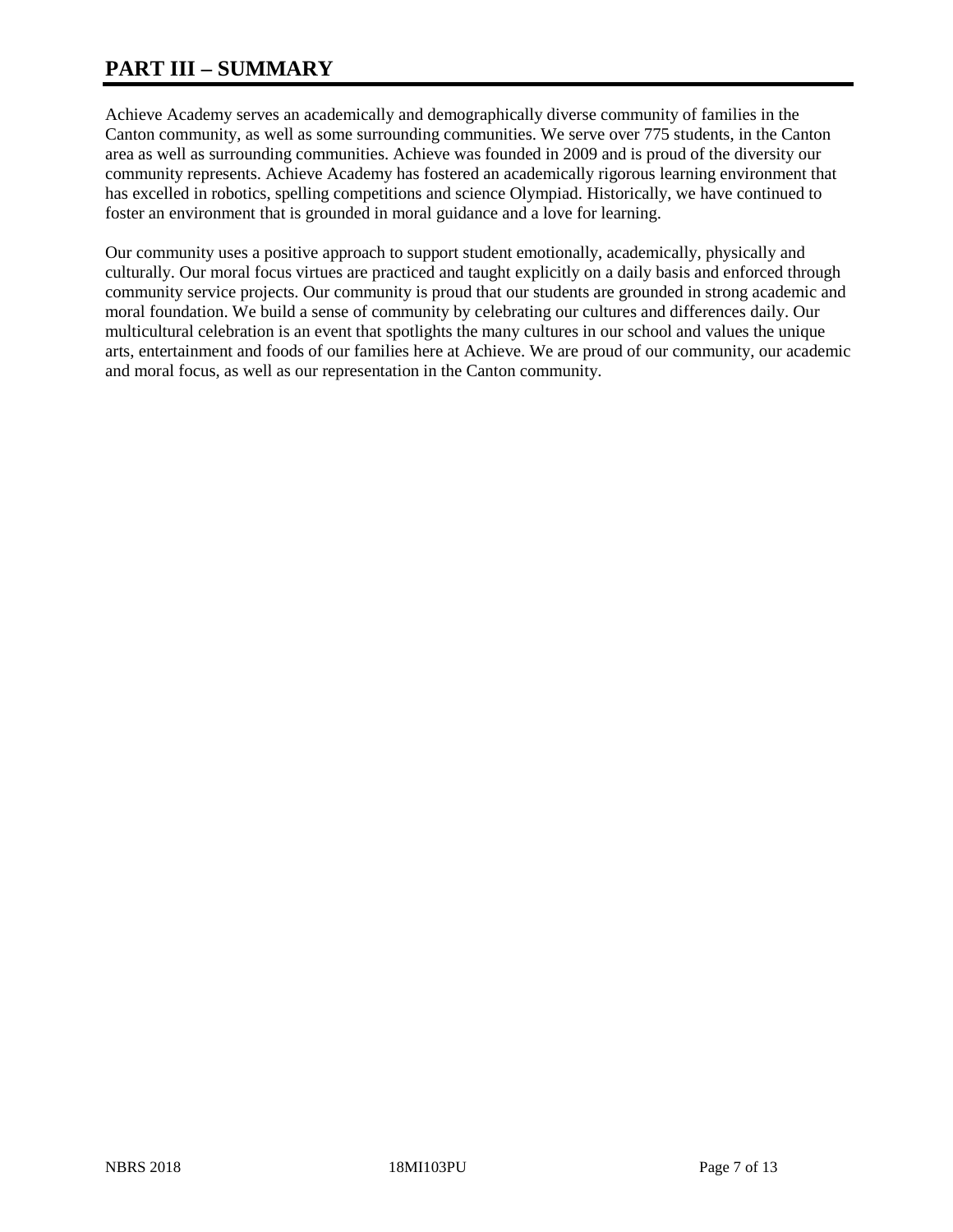# **1. Core Curriculum:**

We view the Achieve Charter Academy curriculum as much more than a collection of courses, textbooks, software, standards and other tools that drive teaching and learning. Our curriculum is all that and more: It is the very foundation upon which we strive to place and maintain a new font of hope and opportunity for children.

For these reasons, we bring a special passion to implementing the curriculum provided with our education management partner, National Heritage Academies (NHA). The curriculum has been carefully aligned with Common Core Standards (CCSS) for English Language Arts, mathematics, Next Generation Science Standards (NGSS) for science, Grade Level Content Expectations (GLCE) for social studies, art, and music, physical education – and our passion for helping our students overcome long odds and create a better tomorrow for themselves and this community.

In partnership with NHA, we completed a thorough process of curriculum alignment to ensure that Achieve Charter's curricula is aligned to the state standards. We reviewed various English Language Arts and mathematics curricular tools that had been designed to align to the standards (for both k-5 and 6-8). Predefined rubrics were used to determine which tools best aligned to the CCSS and would best meet the needs of our students. In addition, a gap analysis was conducted to determine what was missing from the tools compared to the standards and allow additional resources to be selected to cover any identified gaps. We use this same process to select new curriculum resources and instructional materials.

The curriculum resources provide teachers with direction regarding what to teach and when to teach it. These resources—which include interim assessments and blueprints, yearlong planners, scope and sequence documents, among others—are developed and reviewed by NHA's Curriculum and Instruction department. Achieve Charter teachers and deans have opportunities to provide feedback to NHA regarding these documents and when needed revisions are made to these resources.

With high-quality instruction, solid curricular tools to support instruction, and rigorous assessment, the curriculum promotes academic success for students and equips them with the knowledge, understanding, and skills needed to be college ready.

We also utilize commercial programs to support the implementation of our educational program. Below is a list of these programs.

Program Name Subject Grade Aligned to curriculum framework? Reading Street, ELA, k-5, Yes Holt Literature, ELA, 6-8, Yes Math Expressions, Math, k-5, Yes Big Ideas, Math, 6-8, Yes Foss Learning Modules Delta Learning Modules, Science, k-5, Yes Science Fusion, Science, 6-8, Yes K-3 Online NHA Resources, Social Studies, k-3, Yes Michigan Studies, Social Studies, 4, Yes History Alive: American's Past, Social Studies, 5, Yes The World and Its People, Social Studies, 6, Yes Human Heritage: A World History, Social Studies, 7, Yes The American Journey: Early Years, Social Studies, 8, Yes

Our curricular tools differentiate in a way that seeks to help students of all achievement levels to learn and grow. In particular, the curricular programs (i.e., Reading Street, Big Ideas Math) include intervention strategies for students who have not yet mastered grade-level content and also support the learning needs of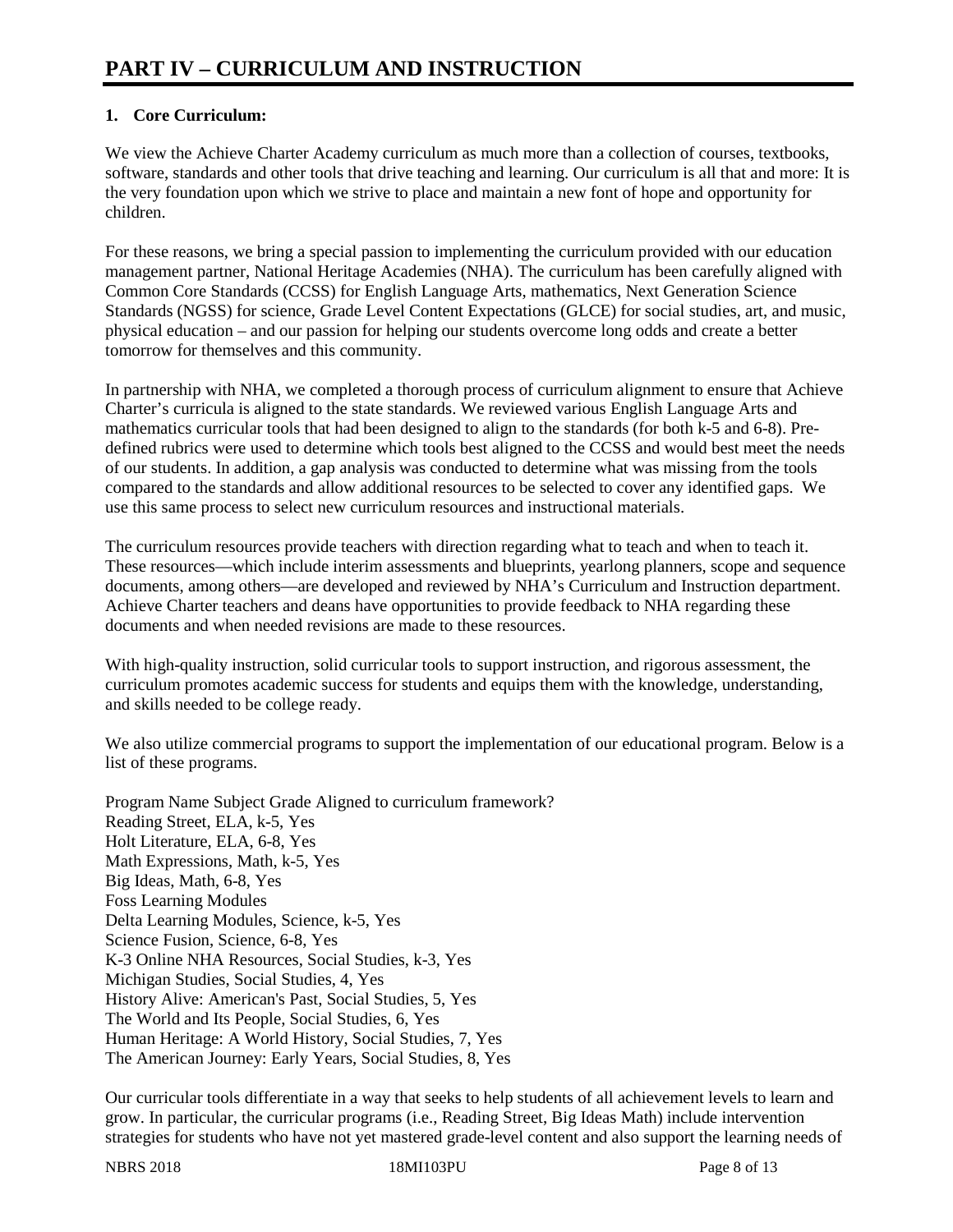students with disabilities and students identified as English Learners. These tools also provide instructional strategies for students who have already mastered grade-level content and are ready to advance. For example, Reading Street provides "Differentiated Instruction" pages in our Teacher's Editions, allowing teachers to target strategic, on-level, or advanced learning needs, including the needs of special students with individualized education plans. To target the learning needs of identified ELs, Reading Street also publishes resources like their ELL and ELD readers, which are designed to support English language acquisition through targeted opportunities for students to read, write, speak, and listen at their current levels of language development. Resource such as these provide our teachers with multiple options for instruction to meet the learning needs of all students. Similarly, Math Expressions provides differentiated instruction cards that provide intervention, on-level, and "challenge" activities for students.

Further, our curriculum creates opportunities for advanced learners to be challenged with higher-order thinking skills and project-based learning. For example, classroom teachers offer accelerated students differentiated instruction and extended opportunities in various ways, including: enrichment; differentiation in content, process, products, and/or learning environment; infusion of higher-order thinking skills; and individualized learning opportunities. We also provide students with opportunities to accelerate their learning through various curriculum-based field experiences, community service projects, and high school and college visits.

Character development is an explicit and integrated component of the curriculum. Individual responsibility, integrity, personal character, and effort are important contributors to success in school and life. In addition, we strive to instill character traits such as perseverance because these traits are highly correlated with college success. Each month we have a focal virtue differentiated by grade level. While students are working on the exact same objectives, differentiation naturally happens because each grade is studying the virtues from a slightly different perspective. To support this, we have Virtue Progression Charts that outline the development of each virtue with grade specific definitions and behaviors that are unique for each grade from kindergarten through eighth grade, allowing teachers to clearly see how each virtue becomes more complex and challenging with each subsequent grade. This intentional scaffolding allows students to deepen their understanding and extend their ability to display each virtue as they progress from grade to grade. Through intentional moral focus lessons, students develop and practice these virtues until they become ingrained habits, building and maintaining strong personal character while developing the qualities necessary to achieve academic success and become good citizens.

Students also participate in moral focus assemblies, during which staff and other students speak on the monthly virtue and how they have implemented this virtue in their own lives. Students are encouraged to share their experiences, and their progress in developing good character is recognized.

Schools implementing NHA's educational program have a track record of academic success with students, regardless of socio-economic or other factors, including students with disabilities and English learners. This track record has been achieved through top-quartile academic growth rates that lead ultimately to higher proficiency rates. There is considerable evidence confirming the effectiveness of NHA's educational approach.

NHA partner schools have established a commendable academic record of serving students who are the most likely to be in academic risk, confirming the viability of the curriculum.

School leadership, in partnership with NHA, evaluates the curriculum and effectiveness of our curricular program by monitoring the fidelity of implementation, soliciting teacher feedback, and analyzing student learning results. NHA is responsible for selecting new curriculum resources and instructional materials for new grades or courses.

# **2. Other Curriculum Areas:**

Achieve Academy offers enhanced curricular areas to all students in kindergarten through 8th grade multiple times per week. Our students are supported in the visual arts, physical education, music, technology and library/media following our national standards progressing. Students attend classes daily and acquire skills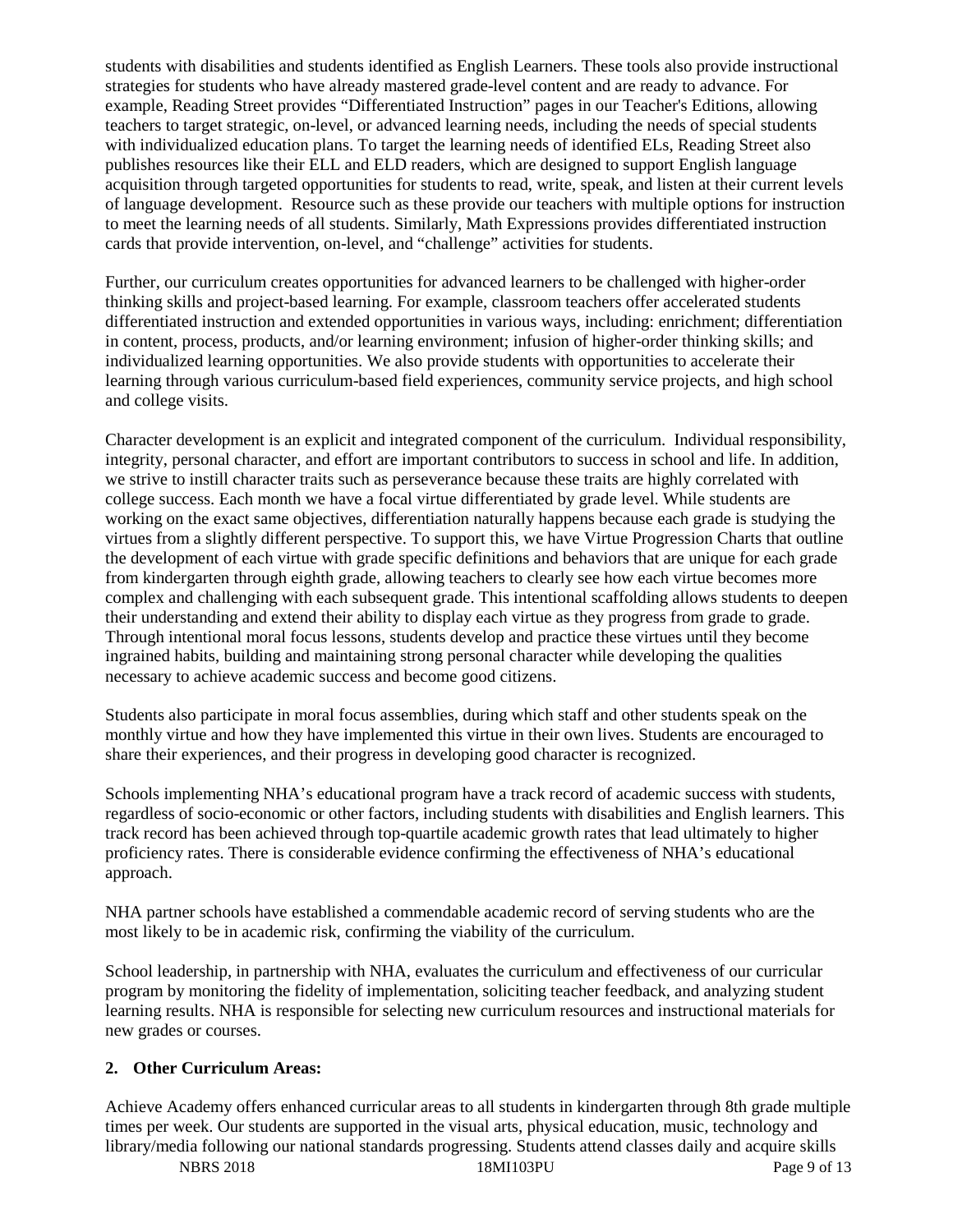that support the full development of the whole child in the arts.

Our staff works collaboratively with regional staff to continue further development of these particular curricular areas and ensure alignment of skills. Students showcase music and art development through arts shows and performances that highlight student growth and development.

#### **3. Instructional Methods, Interventions, and Assessments:**

Tiered approach to instruction is essential in closing achievement gaps at Achieve Academy. We have a strong focus on differentiated instructional practices that ensure the use of data actively to plan for individual and small group needs. The master school schedule is driven from the small group and intervention needs of the building, allowing for daily small group and individualized instruction.

Achieve Academy utilized research based tools to support student growth using this model. Common assessments are developed by National Heritage Academies in both reading and math and administered to students several times per year. The assessment data is used to drive instruction by creating groups of students based on represented needs.

Our largest achievement gap is present between our IEP and non-IEP students. We continue to work diligently to provide appropriate supports and services, as well as opportunities for support. Teachers are spending time learning about research based strategies to close this achievement gap and understanding each students disability and how to support each child.

Overall, Achieve Academy is a high performing school that continues to support student growth and achievement. We continue to focus on meeting each child's academic level by offering advanced placement courses. We allow students to continue to advance through our curriculum as demonstrated in our interim assessments. A highly rigorous and challenging academic curriculum is expected in all of our classrooms.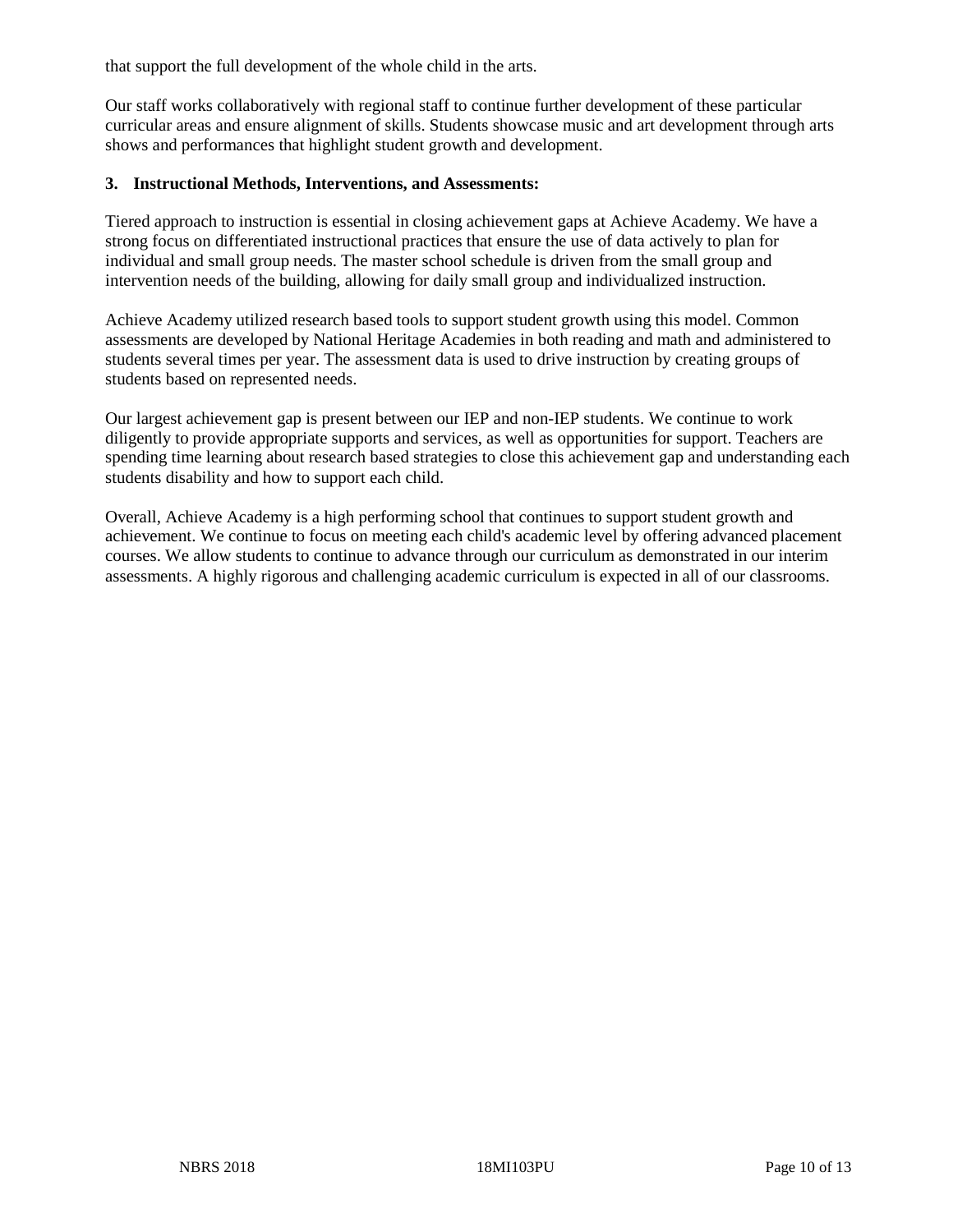# **1. School Climate/Culture:**

We are intentional and systematic with developing a culture of achievement and a culture of care. It starts with Moral Focus. We have an NHA designed Moral Focus curriculum that highlights and develops one virtue each month. These virtues are taught in the classroom 3 days per week and during morning assembly 3 days per week. This morning assembly, called Opening Ceremony, is a time when all grade levels assemble in the gym and enjoy poems, skits, and video clips related to the monthly virtue. More impressive, is the content is created by students. On select days, the principal and deans create lessons. We recite a moral focus creed together as a school community daily.

Our students are motivated by weekly positive recognition such as All-Stars, High Fives and Positive Paws at appropriate grade levels. Students are awarded with weekly prizes and fun days on a trimester bases.

Teachers who attend professional development are charged with the responsibility of "building" others with their knowledge. This is done through breakout sessions at staff meetings. Staff members are acknowledged for their pedagogy and contributions to school culture in other ways. Our teachers are honored and recognized through our high five system which allows our entire staff community to recognize one another for doing good deeds and supporting one another.

# **2. Engaging Families and Community:**

Achieve Academy works to engage families and communities in many ways. At the building level, the principal hosts a meeting called Principal's Coffee. During this meeting, the principal leads a conversation related to school improvement goals, data, or school issues that interest parents. It also gives parents and opportunity to interface and have conversations with the principal. Parents are also engaged with opportunities to volunteer in the building. Often times, they make copies, support with mail distribution, volunteer in the office, and use the laminating machine. Because our school does not have a formal cafeteria and students eat lunch in the classroom, we rely on parents to volunteer during lunch. Parents appreciate this opportunity because it creates the space for them to interact with their children and their children's friends in a relaxed setting. In eighth grade, parents take the lead on organizing the 8th grade trip and related fundraisers. Achieve Academy has an active PTO that frequently does fundraising and community events that engage all families enrolled. By way of directly supporting teachers, parents support with small group instruction and help with bulletin boards. Recognition is the final piece related to engaging families who have volunteered in our school. Parents are able to enter their names into a raffle for a parent parking space or lunch with their child. We see parent involvement as in integral piece of our success. To engage new families, we have a Parent Ambassador who makes the initial contact and sets up a tour. We see this as a chance to understand the needs of new families and help them understand what Achieve Charter Academy offers in terms of education and environment. Our community involvement and close connections with Leukemia and Lymphoma Society, the Michigan Humane Society, Canton Public Library, and Eastern Michigan University. Through fundraisers, social awareness, and volunteerism, these partnerships allow us to further develop our goal of building students who are not only smart, but also have good moral character.

# **3. Professional Development:**

Developing our Professional Development Plan is a 2-pronged approach that requires information from the school improvement plan and National Heritage Academies (NHA), our Management Company. NHA creates a regional plan for PD for their schools. This PD is based on our curriculum, CCSS. During these regional meetings, teachers are organized by grade and content area. Teachers as well as content experts present on a variety of topics including instructional methods, data analysis, planning, culture, and assessment. Teachers exit these sessions with strategies to improve their direct instruction, guided instruction with students, collaborative learning with students, and independent work with students. Participant engagement is promoted through discussion, practice, and reflection related to the topic.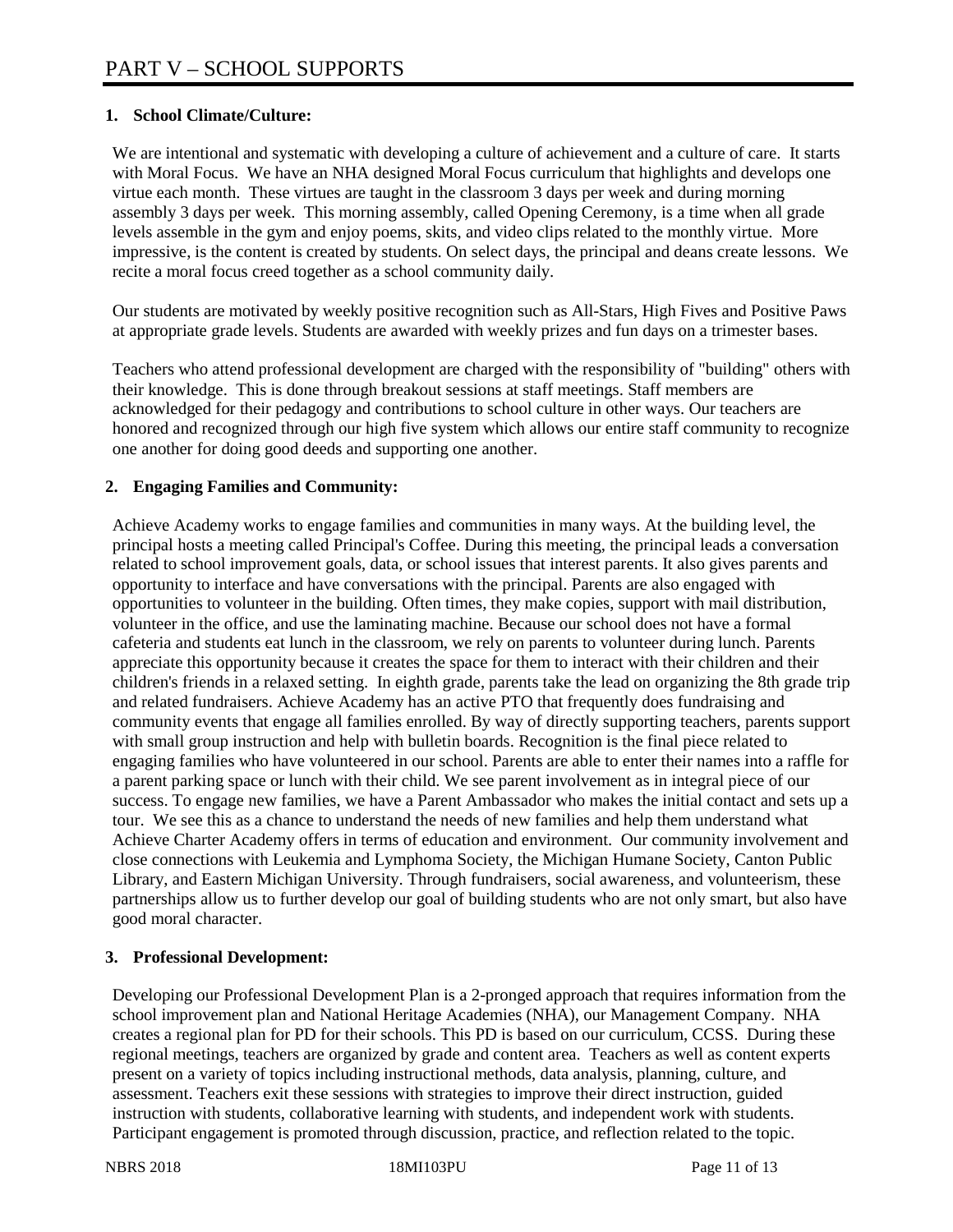Teachers are offered a thorough onboarding at New Teacher Orientation (NTO) led and delivered by the NHA Curriculum and Instruction Department. It is our vision at NTO that the teacher receives the skills necessary to manage a classroom, plan lessons, and be prepared to be acculturated to NHA. They will meet colleagues involved in this learning experience, along with the Curriculum and Instruction team committed to their support. Regional trainings are also offered 2-3 times a year for every NHA teacher with sessions that are intentional and focused for the varying content areas. Best practices for instruction, raising student achievement and opportunities for collaboration with other teachers are among the goals for the regional days. Aside from regional aspect, at the building level, PD comes through direct coaching from Deans and content specific support from outside of NHA. This gives our teachers an opportunity to add other components and make minor adjustments to the expectations laid out in regional PD. The impact on teachers is consistency with instructional practices and initiatives. With this consistency teachers become better at their craft. It also allows for a common language and similar instructional strategies across schools. This creates a process that can be duplicated hence allowing us to forecast student success and possible gaps.

#### **4. School Leadership:**

At Achieve Academy, leadership is more than a title. We have a variety of formal and informal leaders that help our school remain successful. The school improvement plan and data therein drive our instructional goals. Having a model that includes frequent meetings allows important conversations related to school improvement to be ongoing. There are 3 instructional deans, one for grades k-2, one for grades 3-5 and one for grades 6-8. The principal meets weekly with the instructional deans. During these weekly meetings, the dean and principal discuss topics related to teacher development, data, and culture. In addition, the principal does co-observations with the deans to understand building needs. In turn, the Deans in turn have biweekly, one-on-one coaching conversations with teachers about data and instructional practices. Aside from these meetings, there are vertical planning meetings and planned release days where teachers have time to analyze data and plan for next steps. These meetings are led by grade level teams. Within each grade level there are the teachers. These lead teachers facilitate weekly grade level meetings that focus on planning, assessing student work, and analyzing data. In addition, lead teachers are part of the school-wide leadership team. The school-wide leadership team uses the School Improvement Plan and the NHA developed School-wide Framework to determine their leadership focus for the year. This year, the School Leadership Team is focused on three specific tasks: improving student attendance, vertical planning and data analysis, and systematizing a process for on-boarding new staff members. Each member of the School Leadership Team is committed to driving a school wide plan that will bring resolution to these areas and positively impact our building. Human and capital resources are prioritized to ensure that students are receiving the services they need. For example, Title I dollars are used to secure professional development and high-quality intervention staff. Interventionists schedule their time with students based on our master schedule, which includes a workshop block.